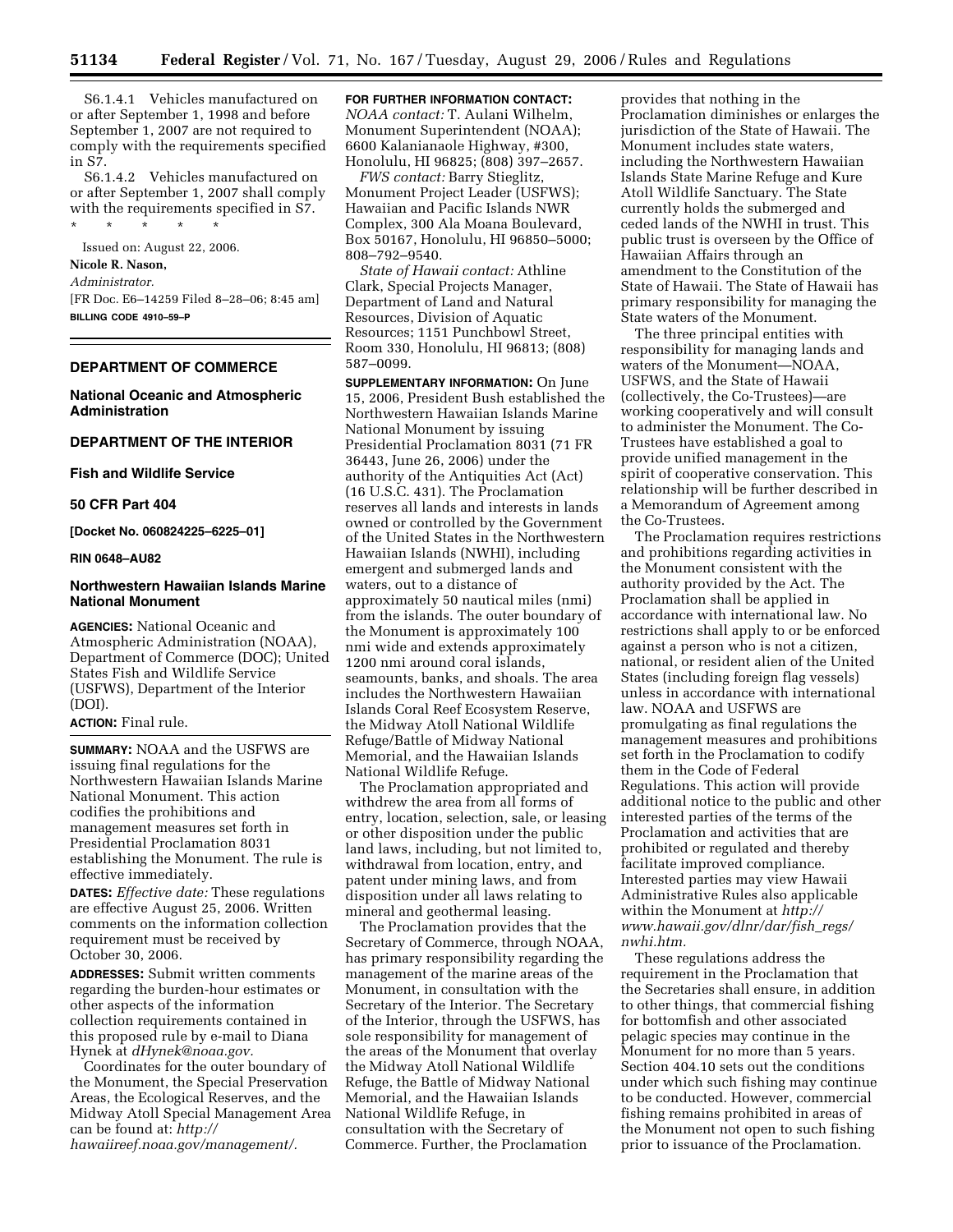## **Classification**

## *Administrative Procedure Act*

The Secretaries find good cause to waive notice and comment on these regulations, pursuant to 5 U.S.C. 533(b)(B), and the 30-day delay in effective date pursuant to 5 U.S.C. 553(d). Notice and comment are unnecessary and contrary to the public interest because these regulations do not expand on the action already taken by the President in the Proclamation. The Proclamation became effective upon issuance on June 15, 2006. These regulations codify the prohibitions and management measures set forth in the Proclamation. Therefore, these regulations are being published as final

regulations and are effective August 25, 2006.

#### *E.O. 12866*

This rule has been determined to be significant for purposes of E.O. 12866.

#### *Paperwork Reduction Act*

This rule contains a collection-ofinformation requirement that was submitted to OMB for emergency approval under the Paperwork Reduction Act (PRA). The collection-ofinformation requirement was approved by OMB and granted OMB control number 0648–0548 which expires on February 28, 2007. We are now requesting comment on this information collection requirement for OMB's

# APPLICANT BURDEN

subsequent review and approval on a non-emergency basis.

The public reporting burden for this information collection is described in the table below. The public reporting burden for permit applications and associated reporting requirements is estimated to average 1 hour per response. The public reporting burden for entry and exit notification is expected to average 15 minutes per response. The public reporting burden for VMS checklist certification is estimated to average 5 minutes per response. Each of these public reporting burdens includes the time for reviewing instructions, searching existing data sources, gathering and maintaining the data needed, and completing and reviewing the collection of information.

| Permit type                                | Permits and<br>other report-<br>ing per year | Responses<br>per require-<br>ment | Total<br>responses | Hours/response | <b>Total hours</b> | Annual record-<br>keeping/reporting<br>cost per response<br>(dollar) | Total annual<br>cost<br>(dollar) |
|--------------------------------------------|----------------------------------------------|-----------------------------------|--------------------|----------------|--------------------|----------------------------------------------------------------------|----------------------------------|
| (a) General                                | 33                                           |                                   | 99                 |                | 99                 | 1.00                                                                 | 99.00                            |
| (b) Special Ocean Use                      | 5                                            |                                   | 15                 | 24             | 360                | 1.00                                                                 | 15.00                            |
| (c) Native Hawaiian Prac-<br>tices.        | 2                                            |                                   | 4                  | 4<br>          | 16                 | 1.00                                                                 | 4.00                             |
| (d) Recreation                             | 2                                            | 3                                 | 6                  |                | 6                  | 1.00                                                                 | 6.00                             |
| (e) Entry & Exit Notice                    | 174                                          |                                   | 348                | 5 minutes      | 29                 | 0.00                                                                 | 0.00                             |
| (f) Purchase and installa-<br>tion of VMS. | 50                                           | NA                                | NA.                | 4 hours        | 50                 | 899 (initial cost:<br>\$3595).                                       | 44,950.00                        |
| (g) VMS maintenance                        | 50                                           | NA                                | NA.                | 4 hours        | 200                |                                                                      | $\Omega$                         |
| (h) VMS Certification                      | 50                                           | 0.25                              | 12.5               | 5 minutes      | 4                  | 0.25                                                                 | 13.00                            |
| (i) Hourly VMS reports                     | 50                                           | 3805                              | 190.224            | 5 seconds      | 264                | 1.28/day                                                             | 10,145.00                        |
| ⊺otal                                      | 124                                          |                                   | 190.709            |                | 1028               |                                                                      | 55,232.00                        |

Note: VMS installation and activation hours and purchase costs are annualized by dividing by 4 years, the expected service life.

Public comment is sought regarding: whether this collection of information is necessary for the proper performance of the functions of the agency, including whether the information shall have practical utility; the accuracy of the burden estimate; ways to enhance the quality, utility, and clarity of the information to be collected; and ways to minimize the burden of the collection of information, including through the use of automated collection techniques or other forms of information technology. Send comments on these or any other aspects of the collection of information to Diana Hynek, Departmental Paperwork Clearance Officer, Department of Commerce, Room 6625, 14th and Constitution Avenue, NW, Washington, DC 20230, or via e-mail at *dHynek@noaa.gov.* 

Notwithstanding any other provision of the law, no person is required to respond to, nor shall any person be subject to a penalty for failure to comply with, a collection of information subject

to the requirements of the PRA, unless that collection of information displays a currently valid OMB Control Number.

# **List of Subjects in 50 CFR Part 404**

Administrative practice and procedure, Coastal zone, Fish, Fisheries, Historic preservation, Intergovernmental relations, Marine resources, Monuments and memorials, Natural resources, Reporting and recordkeeping requirements, Wildlife, Wildlife refuges.

Dated: August 24, 2006.

#### **Conrad C. Lautenbacher Jr.,**

*Vice Admiral, U.S. Navy (Ret.),* 

*Undersecretary of Commerce for Oceans and Atmosphere.* 

Dated: August 24, 2006.

### **David M. Verhey,**

*Acting Assistant Secretary for Fish and Wildlife and Parks.* 

■ Accordingly, NOAA and USFWS add part 404, title 50 of the Code of Federal Regulations as follows:

## **PART 404—NORTHWESTERN HAWAIIAN ISLANDS MARINE NATIONAL MONUMENT**

Sec.<br>404.1

- Scope and purpose.
- 404.2 Boundary.
- 404.3 Definitions.
- Access to the Monument.
- 404.5 Requirements for a vessel monitoring system.<br>404.6 Prob
- Prohibited activities.
- 404.7 Regulated activities.
- 404.8 Emergencies and law enforcement activities.
- 404.9 Armed Forces actions.
- 404.10 Commercial fishing.
- 404.11 Permitting procedures and criteria.
- 404.12 International law.
- Appendix A to Part 404—Map of the Monument Outer Boundary and Ecological Reserves, Special Preservation Areas, and Midway Atoll Special
	- Management Area
- Appendix B to Part 404—Approved Vessel Monitoring Systems

**Authority:** 16 U.S.C. 431 *et seq.*; 16 U.S.C. 460k–3; 16 U.S.C. 1801 *et seq.*; 16 U.S.C. 742f, 16 U.S.C. 742*l*, and 16 U.S.C. 668dd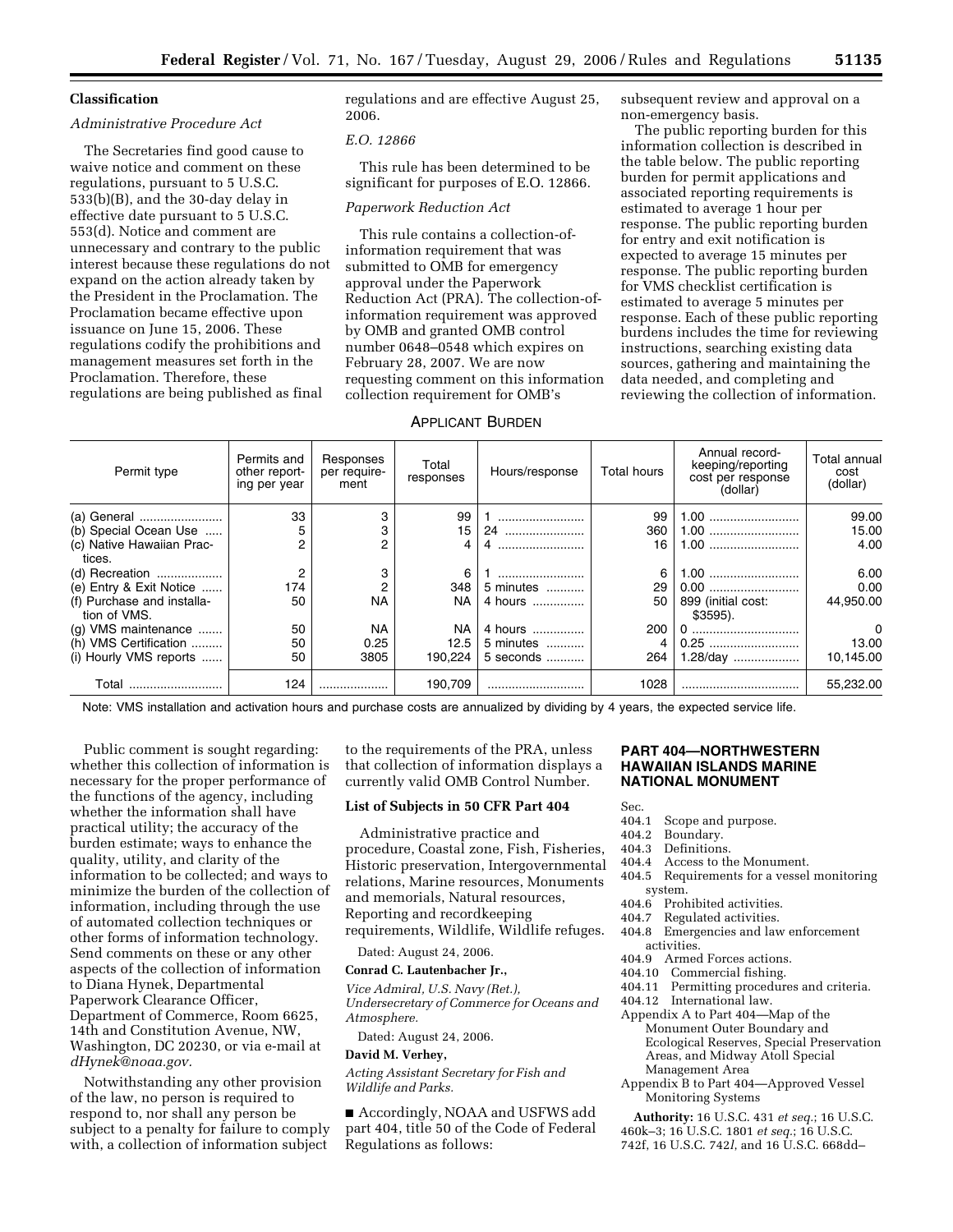ee; 16 U.S.C. 1361 *et seq.*; 16 U.S.C. 1531 *et seq.*, Pub. L. No. 106–513, § 6(g) (2000).

### **§ 404.1 Scope and purpose.**

The regulations in this part codify the provisions of Presidential Proclamation 8031, and govern the administration of the Northwestern Hawaiian Islands Marine National Monument. These regulations are jointly implemented by the Secretaries of the Interior, through the U.S. Fish and Wildlife Service (USFWS), and Commerce, through the National Oceanic and Atmospheric Administration (NOAA). Nothing in these regulations shall be deemed to diminish or enlarge the jurisdiction of the State of Hawaii.

# **§ 404.2 Boundary.**

The Northwestern Hawaiian Islands Marine National Monument consists of all lands and interest in lands owned or controlled by the Government of the United States within the boundaries of the Monument, including emergent and submerged lands and waters of the Northwestern Hawaiian Islands. The map in Appendix A to this part 404 depicts the outer boundary of the Monument, which consists of the geodetic lines connecting the coordinates specified in the Proclamation.

#### **§ 404.3 Definitions.**

The following definitions are applicable only to this Part.

*Attract or Attracting* means luring or attempting to lure a living resource by any means, except the mere presence of human beings (e.g., swimmers, divers, boaters).

*Bottomfish Species* means Bottomfish management unit species as defined at 50 CFR 665.12.

*Commercial Bottomfishing* means commercial fishing for bottomfish species.

*Commercial passenger vessel* means a vessel that carries individuals who have paid for such carriage.

*Commercial pelagic trolling* means commercial fishing for pelagic species.

*Deserting* a vessel means:

(1) Leaving a vessel aground or adrift: (i) Without notifying the Secretaries of the vessel going aground or adrift within 12 hours of its discovery and developing and presenting to the Secretaries a preliminary salvage plan within 24 hours of such notification;

(ii) After expressing or manifesting intention to not undertake or to cease salvage efforts; or

(iii) When the Secretaries are unable, after reasonable efforts, to reach the owner/operator within 12 hours of the vessel's condition being reported to authorities.

(2) Leaving a vessel at anchor when its condition creates potential for a grounding, discharge, or deposit and the owner/operator fails to secure the vessel in a timely manner.

*Ecological Reserve* means the areas of the Monument, identified in the Proclamation, consisting of contiguous, diverse habitats that provide natural spawning, nursery, and permanent residence areas for the replenishment and genetic protection of marine life, and also to protect and preserve natural assemblages of habitats and species within areas representing a broad diversity of resources and habitats found within the Monument. Specific coordinates for Ecological Reserves within the Monument are found in the Proclamation, and the Ecological Reserves consist of the areas within the geodetic lines connecting these coordinates. The Ecological Reserves are depicted on the map in Appendix A to part 404.

*Ecological integrity* means a condition determined to be characteristic of an ecosystem that has the ability to maintain the function, structure, and abundance of natural biological communities, including rates of change in response to natural environmental variation.

*Fishing year* means the year beginning at 0001 local time on January 1 and ending at 2400 local time on December 31.

*Introduced Species* means:

(1) A species (including, but not limited to, any of its biological matter capable of propagation) that is nonnative to the ecosystem(s) protected by the Monument; or

(2) Any organism into which genetic matter from another species has been transferred in order that the host organism acquires the genetic traits of the transferred genes.

*Landing* means offloading fish from a fishing vessel or causing fish to be offloaded from a fishing vessel.

*Midway Atoll Special Management Area* means the area of the Monument surrounding Midway Atoll out to a distance of 12 nautical miles, established for the enhanced management, protection, and preservation of Monument wildlife and historical resources. The geographic coordinates of this area, which consists of the area within the geodetic lines connecting these coordinates, are found in the Proclamation. The Midway Atoll Special Management Area is depicted on the map in Appendix A to part 404.

*Mobile transceiver unit* means a vessel monitoring system or VMS device, as described in Appendix E to this Part, installed on board a vessel that is used

for vessel monitoring and transmitting the vessel's position as required by this Part.

*Monument* means the Northwestern Hawaiian Islands Marine National Monument.

*Native Hawaiian Practices* means cultural activities conducted for the purposes of perpetuating traditional knowledge, caring for and protecting the environment and strengthening cultural and spiritual connections to the Northwestern Hawaiian Islands that have demonstrable benefits to the Native Hawaiian community. This may include, but is not limited to, the noncommercial use of Monument resources for direct personal consumption while in the Monument.

*Ocean-based ecotourism* means a class of fee-for-service activities that involves visiting the Monument for study, enjoyment, or volunteer assistance for purposes of conservation and management.

*Office for Law Enforcement (OLE)*  refers to NOAA, National Marine Fisheries Service, Office for Law Enforcement.

*Pelagic Species* means Pacific Pelagic Management Unit Species as defined at 50 CFR 665.12.

*Pono* means appropriate, correct, and deemed necessary by traditional standards in the Hawaiian culture.

*Proclamation* means Presidential Proclamation 8031, dated June 15, 2006 (71 FR 36443).

*Recreational activity* means an activity conducted for personal enjoyment that does not result in the extraction of Monument resources and that does not involve a fee-for-service transaction. This includes, but is not limited to, wildlife viewing, SCUBA diving, snorkeling, and boating.

*Secretaries* means the Secretary of Commerce and the Secretary of the Interior or their designees.

*Special Preservation Area (SPA)*  means discrete, biologically important areas of the Monument, identified in the Proclamation, within which uses are subject to conditions, restrictions, and prohibitions, including but not limited to access restrictions. SPAs are used to avoid concentrations of uses that could result in declines in species populations or habitat, to reduce conflicts between uses, to protect areas that are critical for sustaining important marine species or habitats, or to provide opportunities for scientific research. Specific coordinates for Special Preservation Areas within the Monument are found in the Proclamation, and the Special Preservation Areas consist of the areas within the geodetic lines connecting these coordinates. The Special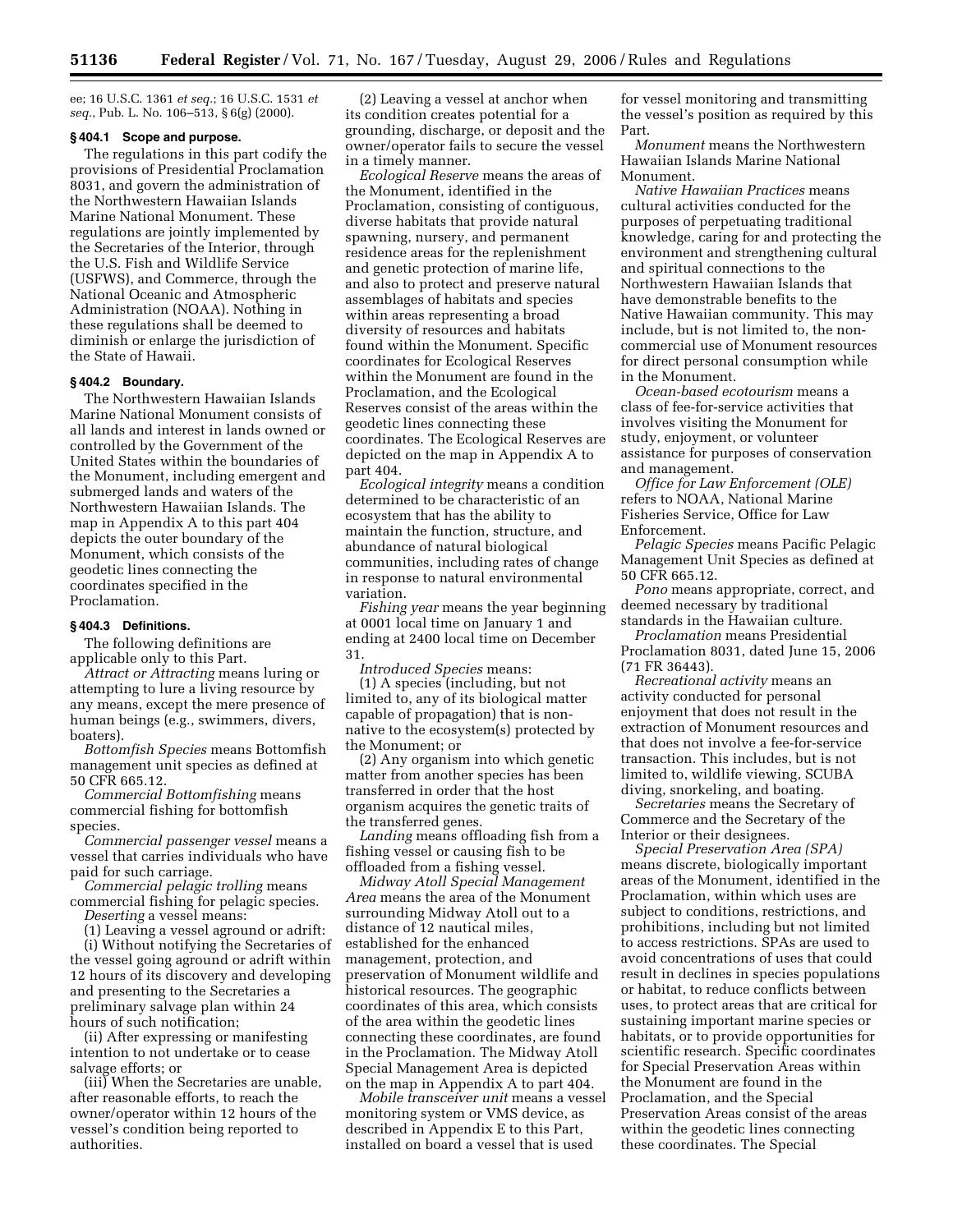Preservation Areas are depicted on the map in Appendix A to part 404.

*Special ocean use* means an activity or use of the Monument that is engaged in to generate revenue or profits for one or more of the persons associated with the activity or use, and does not destroy, cause the loss of, or injure Monument resources. This includes ocean-based ecotourism and other activities such as educational and research activities that are engaged in to generate revenue, but does not include commercial fishing for bottomfish or pelagic species conducted pursuant to a valid permit issued by NOAA.

*Stowed and not available for immediate use* means not readily accessible for immediate use, *e.g.,* by being securely covered and lashed to a deck or bulkhead, tied down, unbaited, unloaded, or partially disassembled (such as spear shafts being kept separate from spear guns).

*Sustenance fishing* means fishing for bottomfish or pelagic species in which all catch is consumed within the Monument, and that is incidental to an activity permitted under this part.

*Vessel monitoring system or VMS*  means a vessel monitoring system or mobile transceiver unit as described in § 404.5 and approved by Office for Law Enforcement for use on vessels permitted to access the Monument, as required by this Part.

### **§ 404.4 Access to the Monument.**

(a) Entering the Monument is prohibited and thus unlawful except:

 $(1)$  As provided in §§404.8 and  $404.9$ ; (2) Pursuant to a permit issued under

§§ 404.10 or 404.11; or (3) When conducting passage without interruption in accordance with paragraph (b) of this section.

(b) Any person passing through the Monument without interruption is subject to the prohibitions in §§ 404.5, 404.6, and 404.7 and must provide notification prior to entering and after leaving the Monument. Notification of entry must be provided at least 72 hours, but no longer than 1 month, prior to the entry date. Notification of departure from the Monument must be provided within 12 hours of leaving. Notification under this paragraph may be made via e-mail, telephone or fax by contacting:

(1) E-mail:

*nwhi.notifications@commat;noaa.gov;*  or

(2) Telephone: 1–866–478–NWHI (6944); or (808) 395–NWHI (6944).

(c) A person providing notice under this paragraph must provide the

following information, as applicable: (1) Position when making report.

(2) Vessel name and International Maritime Organization identification number.

(3) Name, address, and telephone number of owner and operator.

(4) USCG documentation, state license, or registration number.

(5) Home port.

(6) Intended and actual route through the Monument.

(7) General categories of any hazardous cargo on board.

(8) Length of vessel and propulsion type (e.g., motor or sail).

### **§ 404.5 Requirements for a vessel monitoring system.**

(a) *Requirement for use.* Effective August 28, 2006, an owner or operator of a vessel that has been issued a permit for accessing the Monument must ensure that such vessel has an OLEapproved, operating VMS on board when voyaging within the Monument. An operating VMS includes an operating mobile transmitting unit on the vessel and a functioning communication link between the unit and OLE as provided by an OLEapproved communication service provider. Appendix B to this part 404 provides information regarding OLEapproved transmitting units.

(b) *Installing and activating the VMS.*  Only a VMS that has been approved by OLE may be used. When installing and activating the OLE-approved VMS, or when reinstalling and reactivating such VMS, the vessel owner or operator must:

(1) Follow procedures indicated on an installation and activation checklist, which is available from OLE; and

(2) Submit to OLE a statement certifying compliance with the checklist, as prescribed on the checklist.

(c) *Interference with the VMS.* No person may interfere with, tamper with, alter, damage, disable, or impede the operation of the VMS, or attempt any of the same.

(d) *Interruption of operation of the VMS.* When a vessel's VMS is not operating properly, the owner or operator must immediately contact OLE, and follow instructions from that office. If notified by OLE that a vessel's VMS is not operating properly, the owner and operator must follow instructions from that office. In either event, such instructions may include, but are not limited to, manually communicating to a location designated by OLE the vessel's positions or returning to port until the VMS is operable.

(e) *Access to position data.* As a condition of authorized access to the Monument, a vessel owner or operator subject to the requirements for a VMS in this section must allow OLE, the USCG,

and their authorized officers and designees access to the vessel's position data obtained from the VMS. Consistent with other applicable laws, including the limitations on access to, and use of, VMS data collected under the Magnuson-Stevens Fishery Conservation and Management Act, the Secretaries may have access to, and use of, collected data for scientific, statistical, and management purposes.

(f) *Authority for installation and operation.* OLE has authority over the installation and operation of the VMS unit. OLE may authorize the connection or order the disconnection of additional equipment, including a computer, to any VMS unit when deemed appropriate by OLE.

(g) *Activities Regarding Vessel Monitoring Systems.* Effective August 28, 2006, the following activities regarding vessel monitoring systems are prohibited and thus unlawful for any person to conduct or cause to be conducted:

(1) Operating any vessel within the Monument without an OLE typeapproved mobile transceiver unit described in this section;

(2) Failing to install, activate, repair, or replace a mobile transceiver unit prior to leaving port;

(3) Failing to operate and maintain a mobile transceiver unit on board the vessel at all times as specified in this section;

(4) Tampering with, damaging, destroying, altering, or in any way distorting, rendering useless, inoperative, ineffective, or inaccurate the VMS, mobile transceiver unit, or VMS signal required to be installed on or transmitted by a vessel as specified in this section;

(5) Failing to contact OLE or follow OLE instructions when automatic position reporting has been interrupted as specified in this section;

(6) Registering a VMS or mobile transceiver unit to more than one vessel at the same time;

(7) Connecting or leaving connected additional equipment to a VMS unit or mobile transceiver unit without the prior approval of OLE; and

(8) Making a false statement, oral or written, to an authorized officer regarding the installation, use, operation, or maintenance of a VMS unit or mobile transceiver unit or communication service provider.

## **§ 404.6 Prohibited activities.**

The following activities are prohibited and thus unlawful for any person to conduct or cause to be conducted: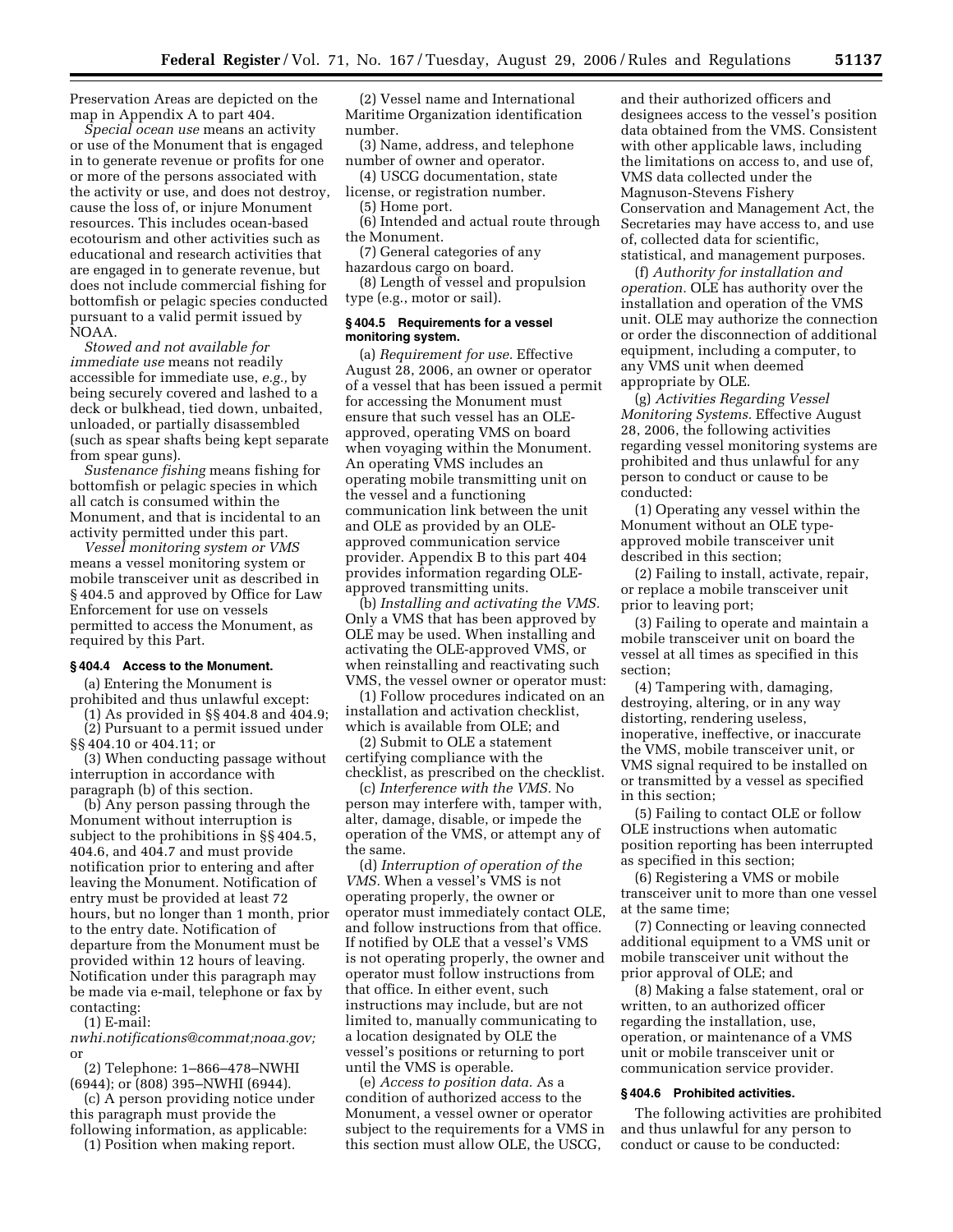(a) Exploring for, developing, or producing oil, gas, or minerals within the Monument;

(b) Using or attempting to use poisons, electrical charges, or explosives in the collection or harvest of a Monument resource;

(c) Introducing or otherwise releasing an introduced species from within or into the Monument; and

(d) Anchoring on or having a vessel anchored on any living or dead coral with an anchor, anchor chain, or anchor rope.

### **§ 404.7 Regulated activities.**

Except as provided in §§ 404.8, 404.9 and 404.10, the following activities are prohibited and thus unlawful for any person to conduct or cause to be conducted within the Monument without a valid permit as provided for in § 404.11:

(a) Removing, moving, taking, harvesting, possessing, injuring, disturbing, or damaging; or attempting to remove, move, take, harvest, possess, injure, disturb, or damage any living or nonliving Monument resource;

(b) Drilling into, dredging, or otherwise altering the submerged lands other than by anchoring a vessel; or constructing, placing, or abandoning any structure, material, or other matter on the submerged lands;

(c) Anchoring a vessel;

(d) Deserting a vessel aground, at anchor, or adrift;

(e) Discharging or depositing any material or other matter into Special Preservation Areas or the Midway Atoll Special Management Area except vessel engine cooling water, weather deck runoff, and vessel engine exhaust;

(f) Discharging or depositing any material or other matter into the Monument, or discharging or depositing any material or other matter outside the Monument that subsequently enters the Monument and injures any resources of the Monument, except fish parts (i.e., chumming material or bait) used in and during authorized fishing operations, or discharges incidental to vessel use such as deck wash, approved marine sanitation device effluent, cooling water, and engine exhaust;

(g) Touching coral, living or dead;

(h) Possessing fishing gear except when stowed and not available for immediate use during passage without interruption through the Monument;

(i) Swimming, snorkeling, or closed or open circuit SCUBA diving within any Special Preservation Area or the Midway Atoll Special Management Area; and

(j) Attracting any living Monument resource.

#### **§ 404.8 Emergencies and law enforcement activities.**

The prohibitions in this part do not apply to activities necessary to respond to emergencies threatening life, property, or the environment, or to activities necessary for law enforcement purposes.

#### **§ 404.9 Armed Forces actions.**

(a) The prohibitions in this part do not apply to activities and exercises of the Armed Forces (including those carried out by the United States Coast Guard) that are consistent with applicable laws.

(b) These regulations shall not limit agency actions to respond to emergencies posing an unacceptable threat to human health or safety or to the marine environment and admitting of no other feasible solution.

(c) All activities and exercises of the Armed Forces shall be carried out in a manner that avoids, to the extent practicable and consistent with operational requirements, adverse impacts on Monument resources and qualities.

(d) In the event of threatened or actual destruction of, loss of, or injury to a Monument resource or quality resulting from an incident, including but not limited to spills and groundings, caused by a component of the Department of Defense or the United States Coast Guard, the cognizant component shall promptly coordinate with the Secretaries for the purpose of taking appropriate actions to respond to and mitigate the harm and, if possible, restore or replace the Monument resource or quality.

#### **§ 404.10 Commercial fishing.**

(a) *Lobster fishing.* Any commercial lobster fishing permit is subject to a zero annual harvest limit condition.

(b) *Fishing and bottomfish and pelagic species.* (1) Notwithstanding the prohibitions in § 404.7(a) and (h), commercial fishing for bottomfish and associated pelagic species may continue within the Monument subject to paragraph (c) of this section, until June 15, 2011, provided that:

(i) The fishing is conducted in accordance with a valid commercial bottomfish permit issued by NOAA; and

(ii) Such permit was in effect on June 15, 2006, and is subsequently renewed pursuant to NOAA regulations at 50 CFR part 665, subpart E as necessary.

(2) Total landings for each fishing year from fishing allowed under paragraph (b)(1) of this section may not exceed the following amounts:

(i) 350,000 pounds for bottomfish species; and

(ii) 180,000 pounds for pelagic species.

(3) Commercial fishing for bottomfish and associated pelagic species is prohibited in the Monument after June 15, 2011.

(c) *General requirements.* Any commercial fishing within the Monument shall be conducted in accordance with the following restrictions and conditions:

(1) A valid permit or facsimile of a valid permit shall be on board the fishing vessel and available for inspection by an authorized officer;

(2) No attempt is made to falsify or fail to make, keep, maintain, or submit any logbook or logbook form or other required record or report.

(3) Only gear specifically authorized by the relevant permit issued under the Magnuson-Stevens Fishery Conservation and Management Act is allowed to be in the possession of a person conducting commercial fishing under this section;

(4) Any person conducting commercial fishing notifies the Secretaries by telephone, facsimile, or electronic mail at least 72 hours before entering the Monument and within 12 hours after leaving the Monument in accordance with § 404.4(b) and (c);

(5) All fishing vessels must carry an activated and functioning VMS unit on board at all times whenever the vessel is in the Monument;

(6) All fishing vessels must carry an observer when requested to do so by the Secretaries;

(7) The activity does not take place within any Ecological Reserve, any Special Preservation Area, or the Midway Atoll Special Management Area.

### **§ 404.11 Permitting procedures and criteria.**

(a) *Issuance.* Subject to such terms and conditions as the Secretaries deem appropriate, a person may conduct an activity prohibited by § 404.7 if such activity is specifically authorized by a permit issued under this section.

(b) *Application requirements.*  Applicants for permits under this section shall submit applications to: Northwestern Hawaiian Islands Marine National Monument, 6600 Kalanianaole Highway, Suite 300, Honolulu, HI 96825.

(c) *Permit Types.* A permit under this subpart may be issued if the Secretaries find that the activity:

(1) Is research designed to further understanding of Monument resources and qualities;

(2) Will further the educational value of the Monument;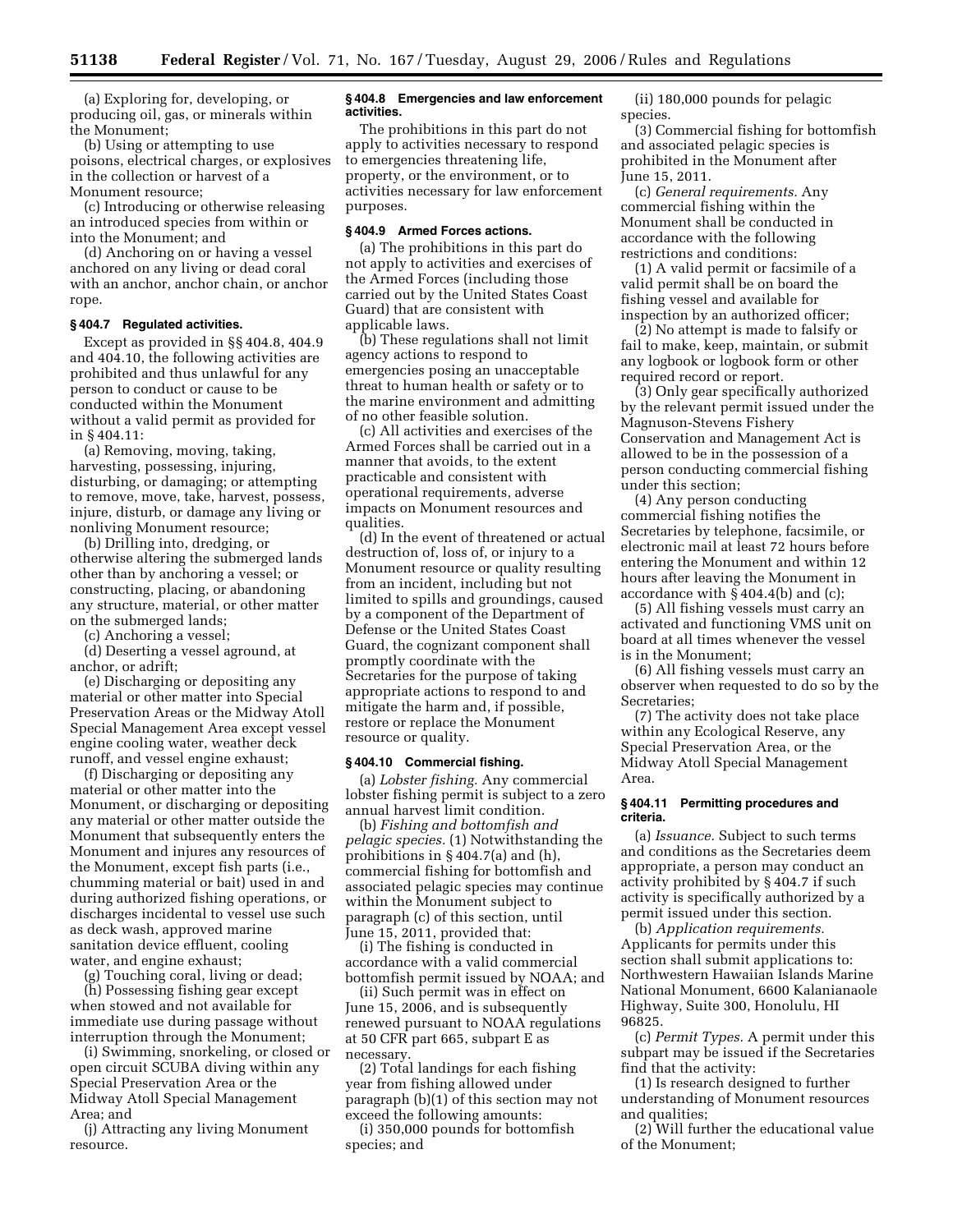(3) Will assist in the conservation and management of the Monument;

(4) Will allow Native Hawaiian practices subject to paragraph (e) of this section;

(5) Will allow a special ocean use subject to paragraph (f) of this section; or

(6) Will allow recreational activities subject to paragraph (g) of this section.

(d) *Findings.* A permit may not be issued under this section unless the Secretaries find:

(1) The activity can be conducted with adequate safeguards for the resources and ecological integrity of the Monument;

(2) The activity will be conducted in a manner compatible with the purposes of the Proclamation, considering the extent to which the conduct of the activity may diminish or enhance Monument resources, qualities, and ecological integrity, any indirect, secondary or cumulative effects of the activity, and the duration of such effects;

(3) There is no practicable alternative to conducting the activity within the Monument;

(4) The end value of the activity outweighs its adverse impacts on Monument resources, qualities, and ecological integrity;

(5) The duration of the activity is no longer than necessary to achieve its stated purpose;

(6) The applicant is qualified to conduct and complete the activity and mitigate any potential impacts resulting from its conduct;

(7) The applicant has adequate financial resources available to conduct and complete the activity and mitigate any potential impacts resulting from its conduct;

(8) The methods and procedures proposed by the applicant are appropriate to achieve the proposed activity's goals in relation to their impacts to Monument resources, qualities, and ecological integrity;

(9) The applicant's vessel has been outfitted with a mobile transceiver unit approved by OLE and complies with the requirements of § 404.5; and

(10) There are no other factors that would make the issuance of a permit for the activity inappropriate.

(e) *Additional findings for Native Hawaiian practice permits.* In addition to the findings listed in paragraph (d) of this section, a permit to allow Native Hawaiian practices under paragraph (c)(4) of this section, may not be issued unless:

(1) The activity is non-commercial and will not involve the sale of any organism or material collected;

(2) The purpose and intent of the activity are appropriate and deemed necessary by traditional standards in the Native Hawaiian culture (*pono*), and demonstrate an understanding of, and background in, the traditional practice, and its associated values and protocols;

(3) The activity benefits the resources of the Northwestern Hawaiian Islands and the Native Hawaiian community;

(4) The activity supports or advances the perpetuation of traditional knowledge and ancestral connections of Native Hawaiians to the Northwestern Hawaiian Islands; and

(5) Any Monument resource harvested from the Monument will be consumed in the Monument.

(f) *Additional findings, criteria, and requirements for special ocean use permits.* (1) In addition to the findings listed in paragraph (d) of this section, the following requirements apply to the issuance of a permit for a special ocean use under paragraph (c)(5) of this section:

(i) Any permit for a special ocean use issued under this section:

(ii) Shall authorize the conduct of an activity only if that activity is compatible with the purposes for which the Monument is designated and with protection of Monument resources;

(A) Shall not authorize the conduct of any activity for a period of more than 5 years unless renewed;

(B) Shall require that activities carried out under the permit be conducted in a manner that does not destroy, cause the loss of, or injure Monument resources; and

(iii) Shall require the permittee to purchase and maintain comprehensive general liability insurance, or post an equivalent bond, against claims arising out of activities conducted under the permit and to agree to hold the United States harmless against such claims;

(iv) Each person issued a permit for a special ocean use under this section shall submit an annual report to the Secretaries not later than December 31 of each year which describes activities conducted under that permit and revenues derived from such activities during the year.

(2) In addition to the findings listed in paragraph (d) of this section, a permit may not be issued for a special ocean use unless the activity has been determined to be consistent with the findings made pursuant to paragraph (f) of this section.

(3) Categories of special ocean use being permitted for the first time under this section will be restricted in duration and permitted as a special ocean use pilot project. Subsequent permits for any category of special

ocean use may only be issued if a special ocean use pilot project for that category meets the requirements of this section, and any terms and conditions placed on the permit for the pilot project.

(4) Public notice shall be provided prior to requiring a special ocean use permit for any category of activity not previously identified as a special ocean use.

(5) The following requirements apply to permits for a special ocean use for an activity within the Midway Atoll Special Management Area.

(i) A permit for a special ocean use for activities within the Midway Atoll Special Management Area may be issued provided:

(A) The activity furthers the conservation and management of the Monument; and

(B) The Director of the United States Fish and Wildlife Service or his or her designee has determined that the activity is compatible with the purposes for which the Midway Atoll National Wildlife Refuge was designated.

(ii) As part of a permit issued pursuant to this paragraph (f)(5), vessels may be allowed to transit the Monument as necessary to enter the Midway Atoll Special Management Area.

(6) A permit for a special ocean use for activities outside the Midway Atoll Special Management Area may be issued provided:

(i) The activity will directly benefit the conservation and management of the Monument;

(ii) The purpose of the activity is for research or education related to the resources or qualities of the Monument;

(iii) Public notice of the application and an opportunity to provide comments is given at least 30 days prior to issuing the permit; and

(iv) The activity does not involve the use of a commercial passenger vessel.

(g) *Additional findings for recreation permits.* A permit for recreational activities under paragraph (c)(6) of this section may be issued for activities to be conducted within the Midway Atoll Special Management area if, in addition to the findings listed in paragraph (d) of this section:

(1) The activity is for the purpose of recreation as defined in section 404.3;

(2) The activity is not associated with any for-hire operation; and

(3) The activity does not involve any extractive use.

(h) *Sustenance fishing.* Sustenance fishing, as defined in 404.3, may be allowed outside of any Special Preservation Area as a term or condition of any permit issued under this part. Sustenance fishing in the Midway Atoll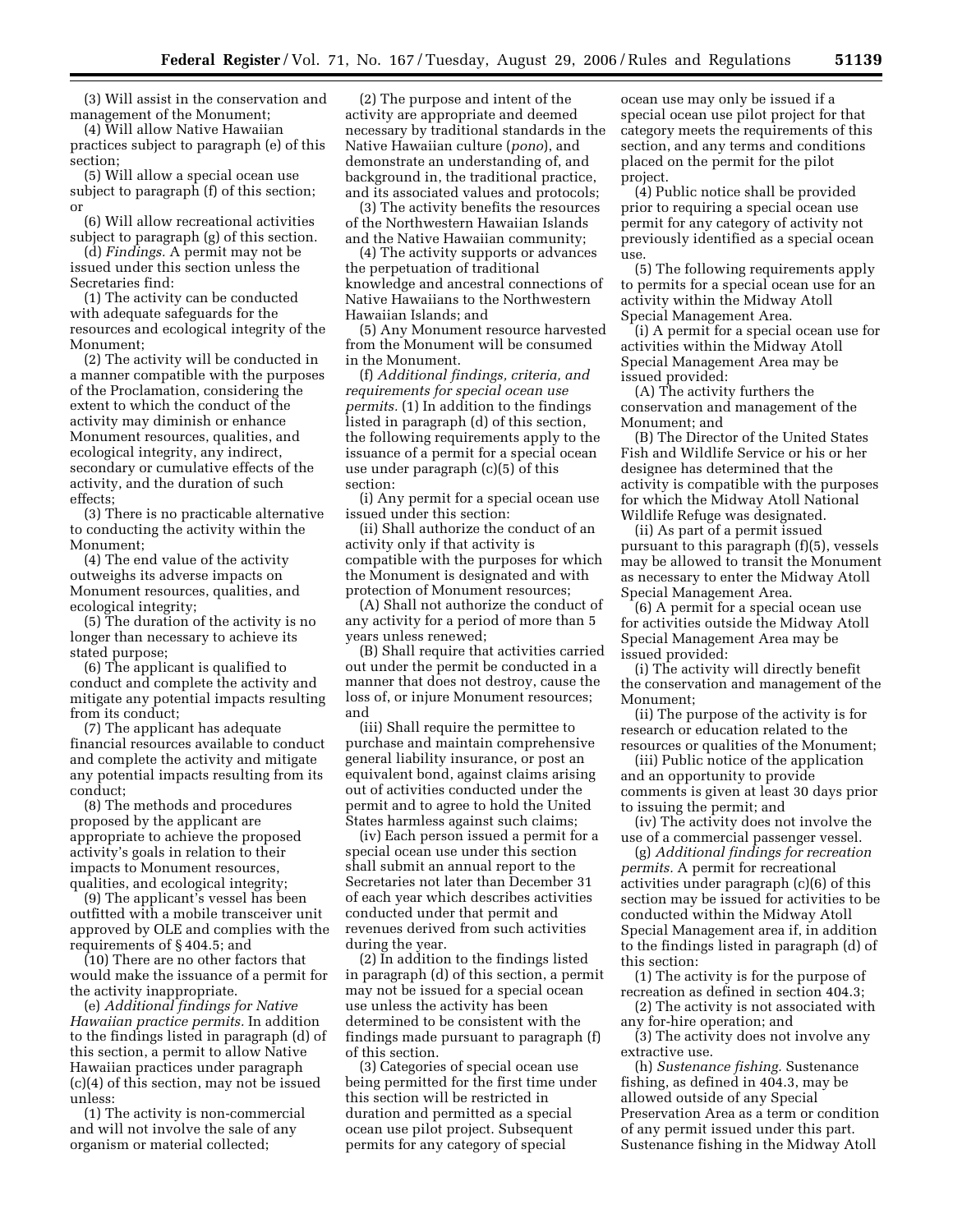Special Management Area shall not be allowed unless the activity has been determined by the Director of the U.S. Fish and Wildlife Service or his or her designee to be compatible with the purposes for which the Midway Atoll National Wildlife Refuge was established. Sustenance fishing must be conducted in a manner compatible with the Proclamation and this part, including considering the extent to which the conduct of the activity may

<u>— 1</u>

diminish Monument resources, qualities, and ecological integrity, as well as any indirect, secondary, or cumulative effects of the activity and the duration of such effects. Sustenance fishing is subject to systematic reporting requirements when developed by the Secretaries.

### **§ 404.12 International law.**

These regulations shall be applied in accordance with international law. No restrictions shall apply to or be enforced against a person who is not a citizen, national, or resident alien of the United States (including foreign flag vessels) unless in accordance with international law.

**Appendix A to Part 404—Map of the Monument Outer Boundary and Ecological Reserves, Special Preservation Areas, and Midway Atoll Special Management Area** 

**BILLING CODE 3510–NK–P**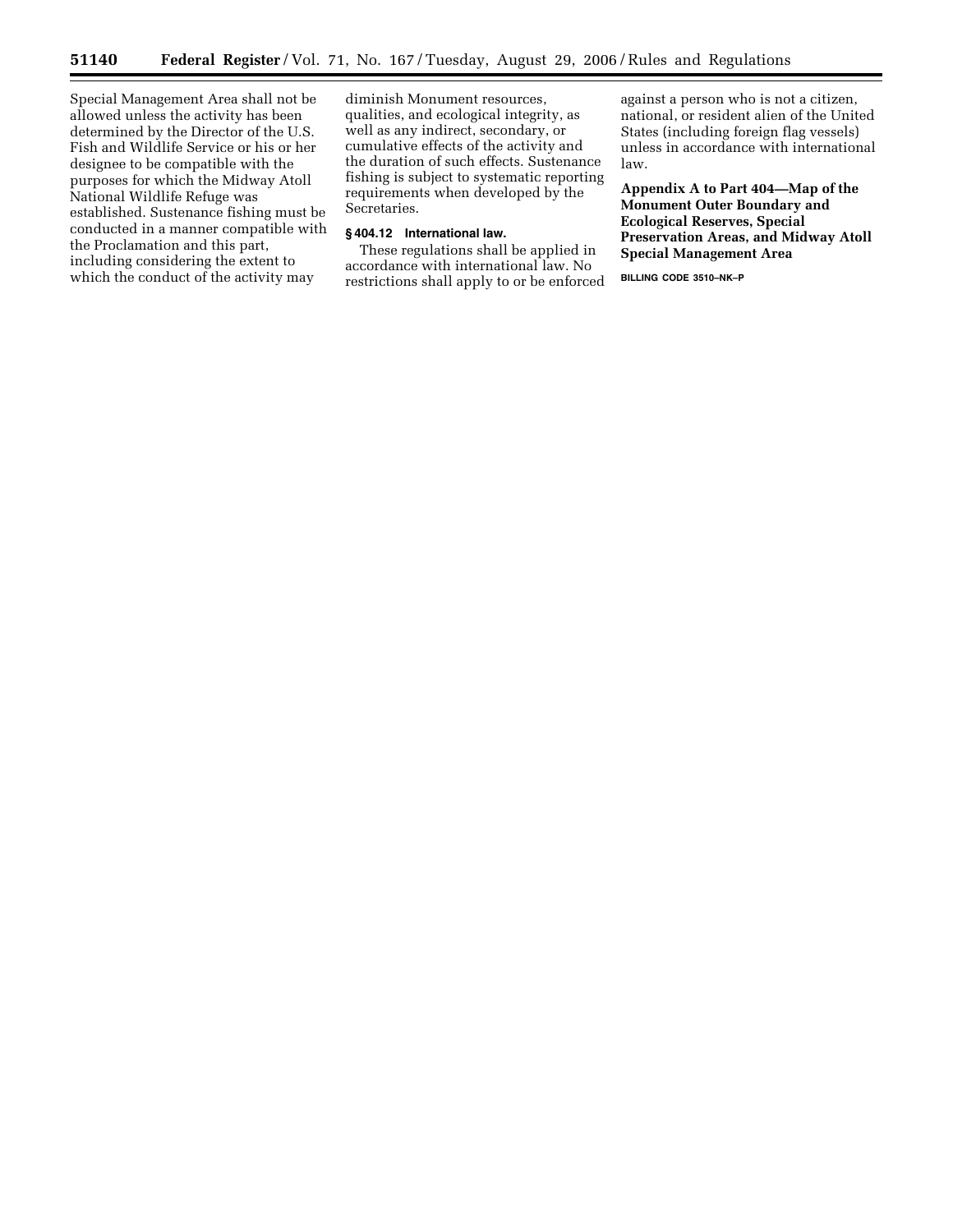

**BILLING CODE 3510–NK–C**